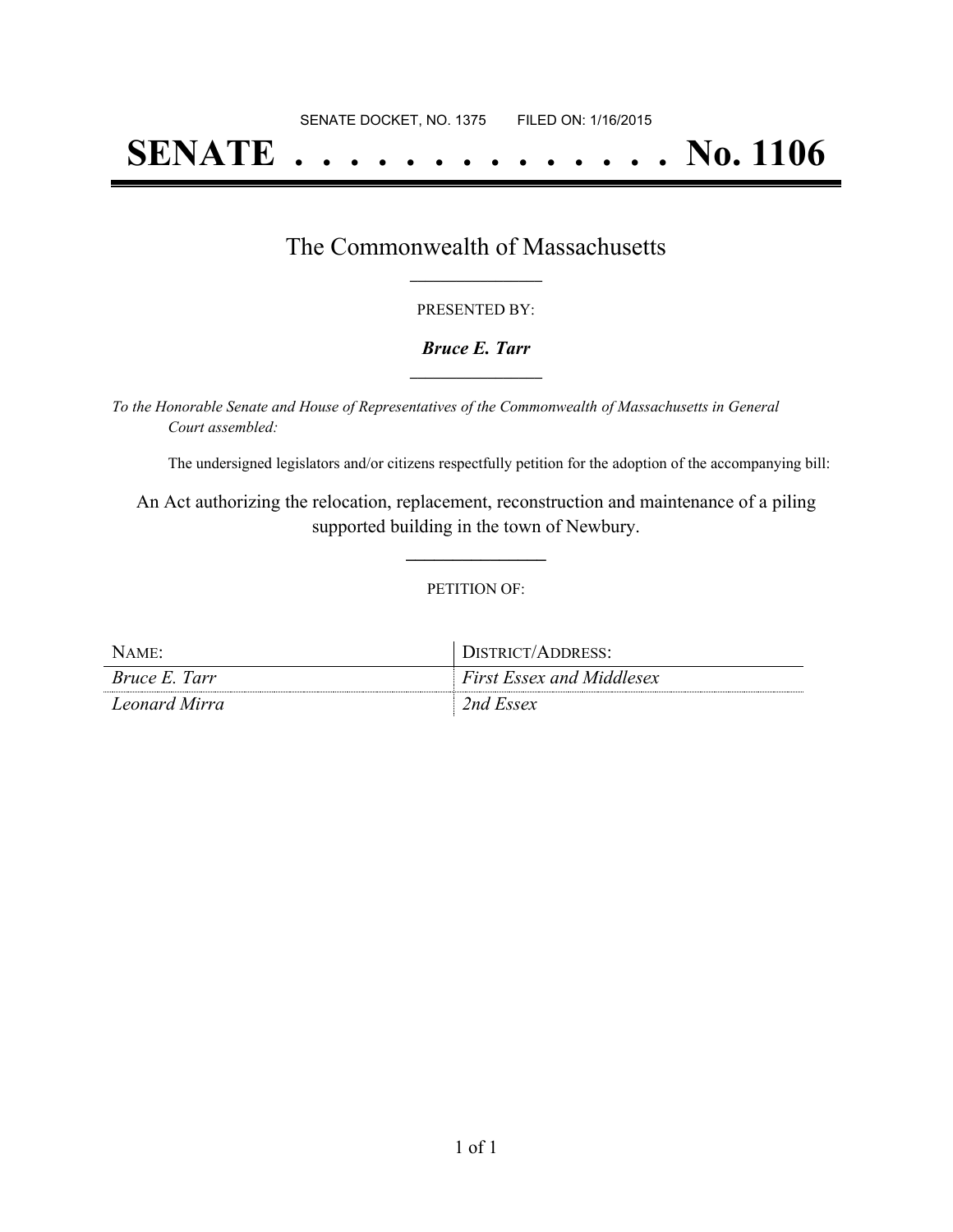# SENATE DOCKET, NO. 1375 FILED ON: 1/16/2015 **SENATE . . . . . . . . . . . . . . No. 1106**

By Mr. Tarr, a petition (accompanied by bill, Senate, No. 1106) of Bruce E. Tarr (by vote of the town) for legislation relative to authorizing the relocation, replacement, reconstruction and maintenance of a piling supported building in the town of Newbury. Municipalities and Regional Government. [Local Approval Received.]

### [SIMILAR MATTER FILED IN PREVIOUS SESSION SEE SENATE, NO. *402* OF 2013-2014.]

## The Commonwealth of Massachusetts

**In the One Hundred and Eighty-Ninth General Court (2015-2016) \_\_\_\_\_\_\_\_\_\_\_\_\_\_\_**

**\_\_\_\_\_\_\_\_\_\_\_\_\_\_\_**

An Act authorizing the relocation, replacement, reconstruction and maintenance of a piling supported building in the town of Newbury.

Be it enacted by the Senate and House of Representatives in General Court assembled, and by the authority *of the same, as follows:*

| $\mathbf{1}$    | SECTION 1. Notwithstanding the provisions of section 40, of chapter 131; or of any                  |
|-----------------|-----------------------------------------------------------------------------------------------------|
| $\overline{2}$  | provision of chapter 91; or of any special or general law; or of any regulation to the contrary, an |
| $\overline{3}$  | existing building located at 41 Plum Island Turnpike, Newbury may be relocated, replaced,           |
| $\overline{4}$  | reconstructed and/or maintained as a piling supported building having an interior first floor area  |
| 5 <sup>5</sup>  | of 880 square feet and total interior living area of no more than 1800 square feet, and having a    |
| 6               | piling supported walkway or walkways to provide access and egress, which building may               |
| $7\overline{ }$ | thereafter be used as a residence. The building may be located in a manner to eliminate an          |
| 8               | existing encroachment created by the laying out of the right of way of the Plum Island Turnpike     |
| 9               | and thus increase compliance with local zoning setbacks, and to meet the state building code,       |